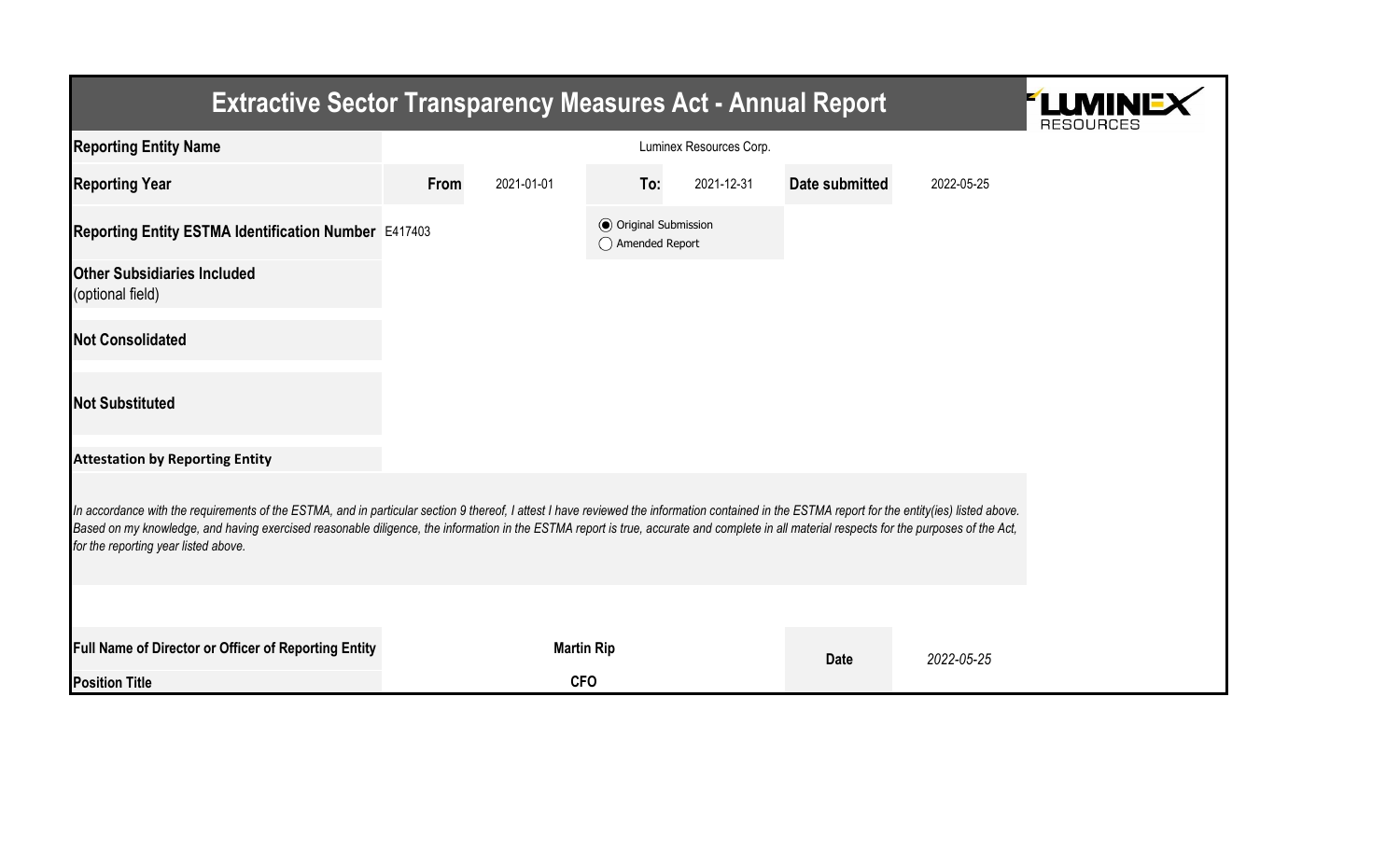| <b>Extractive Sector Transparency Measures Act - Annual Report</b>                                                                                                                                                   |                                                                                                         |                                                                                    |              |                  |         |                                |                |                  |                                               |                                      |                     |  |
|----------------------------------------------------------------------------------------------------------------------------------------------------------------------------------------------------------------------|---------------------------------------------------------------------------------------------------------|------------------------------------------------------------------------------------|--------------|------------------|---------|--------------------------------|----------------|------------------|-----------------------------------------------|--------------------------------------|---------------------|--|
| <b>Reporting Year</b>                                                                                                                                                                                                | To:<br>From:<br>2021-12-31<br>2021-01-01                                                                |                                                                                    |              |                  |         |                                |                |                  |                                               |                                      |                     |  |
| <b>Reporting Entity Name</b>                                                                                                                                                                                         | CAD<br>Luminex Resources Corp.<br><b>Currency of the Report</b>                                         |                                                                                    |              |                  |         |                                |                |                  |                                               |                                      |                     |  |
| <b>Reporting Entity ESTMA</b><br><b>Identification Number</b>                                                                                                                                                        |                                                                                                         | E417403                                                                            |              |                  |         |                                |                |                  |                                               |                                      |                     |  |
| <b>Subsidiary Reporting Entities (if</b><br>necessary)                                                                                                                                                               |                                                                                                         |                                                                                    |              |                  |         |                                |                |                  |                                               |                                      |                     |  |
| <b>Payments by Payee</b>                                                                                                                                                                                             |                                                                                                         |                                                                                    |              |                  |         |                                |                |                  |                                               |                                      |                     |  |
| <b>Country</b>                                                                                                                                                                                                       | Departments, Agency, etc within Payee<br>Payee Name <sup>1</sup><br>that Received Payments <sup>2</sup> |                                                                                    | <b>Taxes</b> | <b>Royalties</b> | Fees    | <b>Production Entitlements</b> | <b>Bonuses</b> | <b>Dividends</b> | Infrastructure<br><b>Improvement Payments</b> | <b>Total Amount paid to</b><br>Payee | Notes <sup>34</sup> |  |
| Ecuador                                                                                                                                                                                                              | Government of Ecuador                                                                                   | SRI (Internal Revenue Service)                                                     |              |                  | 425,000 |                                |                |                  |                                               | 425,000                              |                     |  |
| Ecuador                                                                                                                                                                                                              | Government of Ecuador                                                                                   | ARCERNNR (Agency for Regulation and Control of<br>Non-Renewable Natural Resources) |              |                  | 8,000   |                                |                |                  |                                               | 8,000                                |                     |  |
| Ecuador                                                                                                                                                                                                              | Government of Ecuador                                                                                   | Ministry of Environment, Water and Ecological<br>Transition                        |              |                  | 27,000  |                                |                |                  |                                               | 27,000                               |                     |  |
| Ecuador                                                                                                                                                                                                              | Government of Ecuador                                                                                   | Ministry of Agriculture and Livestock                                              |              |                  | 14,000  |                                |                |                  |                                               | 14,000                               |                     |  |
| Ecuador                                                                                                                                                                                                              | Government of Ecuador                                                                                   | SENAGUA (National Secretariat of Water)                                            |              |                  | 2,000   |                                |                |                  |                                               | 2,000                                |                     |  |
| Note: Payments in Ecuador made in U.S. Dollars have been converted at the average exchange rate for 2021 of 1USD = 1.2535 CAD. All CAD amounts have been rounded to the nearest \$1,000.<br><b>Additional Notes:</b> |                                                                                                         |                                                                                    |              |                  |         |                                |                |                  |                                               |                                      |                     |  |